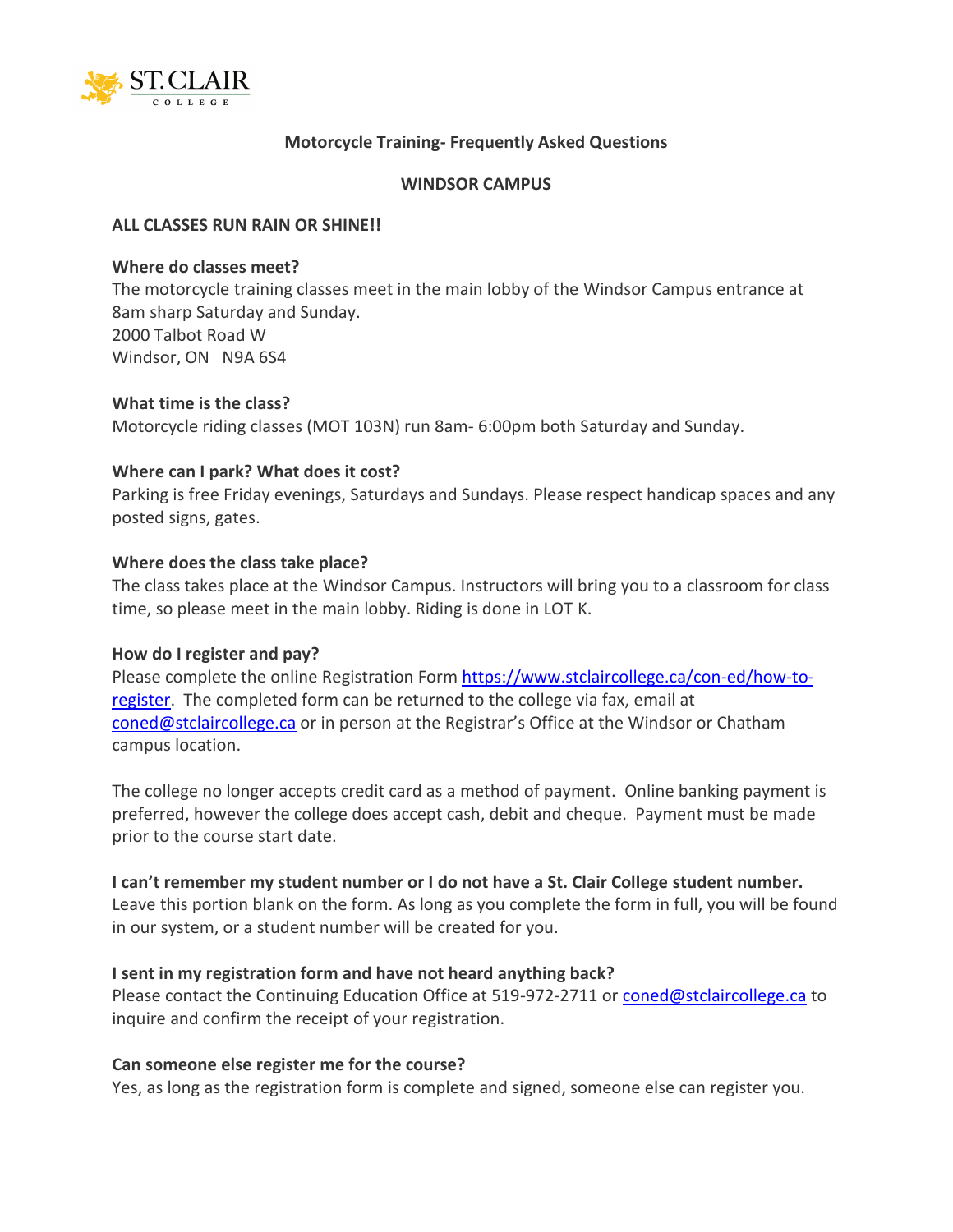## **What is the refund policy?**

*Transfer, Withdrawal and Refund Policy: No show = No refund.* If you do not show up or arrive late for your scheduled course, you will not receive a refund. Transfer to another section will be at the discretion of the College, subject to applicable charges and must be requested prior to your initial course date. For MOT 103N courses- For a full refund a formal withdrawal must be made ONE full business prior to the course date.

After the start of a course, refunds will be made at the discretion of college management ONLY. Please contact the Continuing Education department within 5 business days. It is the responsibility of the student to check their registration receipt and verify their registered course date against the section number and semester or term.

# **Do I need to have my beginners for 30/60 days before I can take the motorcycle riding (MOT 103N) course?**

No, you can take the motorcycle riding course MOT 103N anytime within the 90 days after receiving your M1 beginners license from the ministry. Your M1 must be valid and brought to both days of the course. The ministry does keep riders at the M1 status for a minimum of 60 days, so you will just have to wait to process your issued paperwork from the course.

## **Does the College supply the bikes?**

**YES** for the motorcycle riding course MOT 103N

Course participants must use our supplied motorcycles for this course.

# *Equipment Requirements: You will not be able to ride without the proper equipment The motorcycle training team reserves the right to send riders home with no refund if they do not wear adequate safety gear to the course.*

- Sturdy jacket (leather, denim or other sturdy materials) and pants (heavy slacks or jeans) - holes are unacceptable
- Sturdy boots (i.e. riding boots, work boots, hiking boots) or motorcycle shoes that cover and support the ankle
- full-fingered leather gloves/ full-fingered riding gloves
- An "Approved" helmet recommended is a full-face helmet with a face shield. Half helmets and open face helmets are acceptable, however, you cannot use the novelty or beanie type helmets for this course. **Please Note Helmet Exemption MO M2018- 5581:** Under the *Highway Traffic Act*, the helmet exemption applies to motorcyclists operating a motorcycle on public roadways, not on private properties (i.e. parking lots). Wearing an "Approved" helmet for the St. Clair College training course is **mandatory**.
- Eye protection helmet shields, goggles, safety glasses or sunglasses are acceptable. Glasses *must* be impact resistant.
- A valid Ontario "M1" beginners' motorcycle license for the MOT 103N and the MOT 113N courses
- A valid Ontario "M2" license for MOT 112N course
- A waterproof jacket is also recommended for rainy days. Courses run rain or shine!